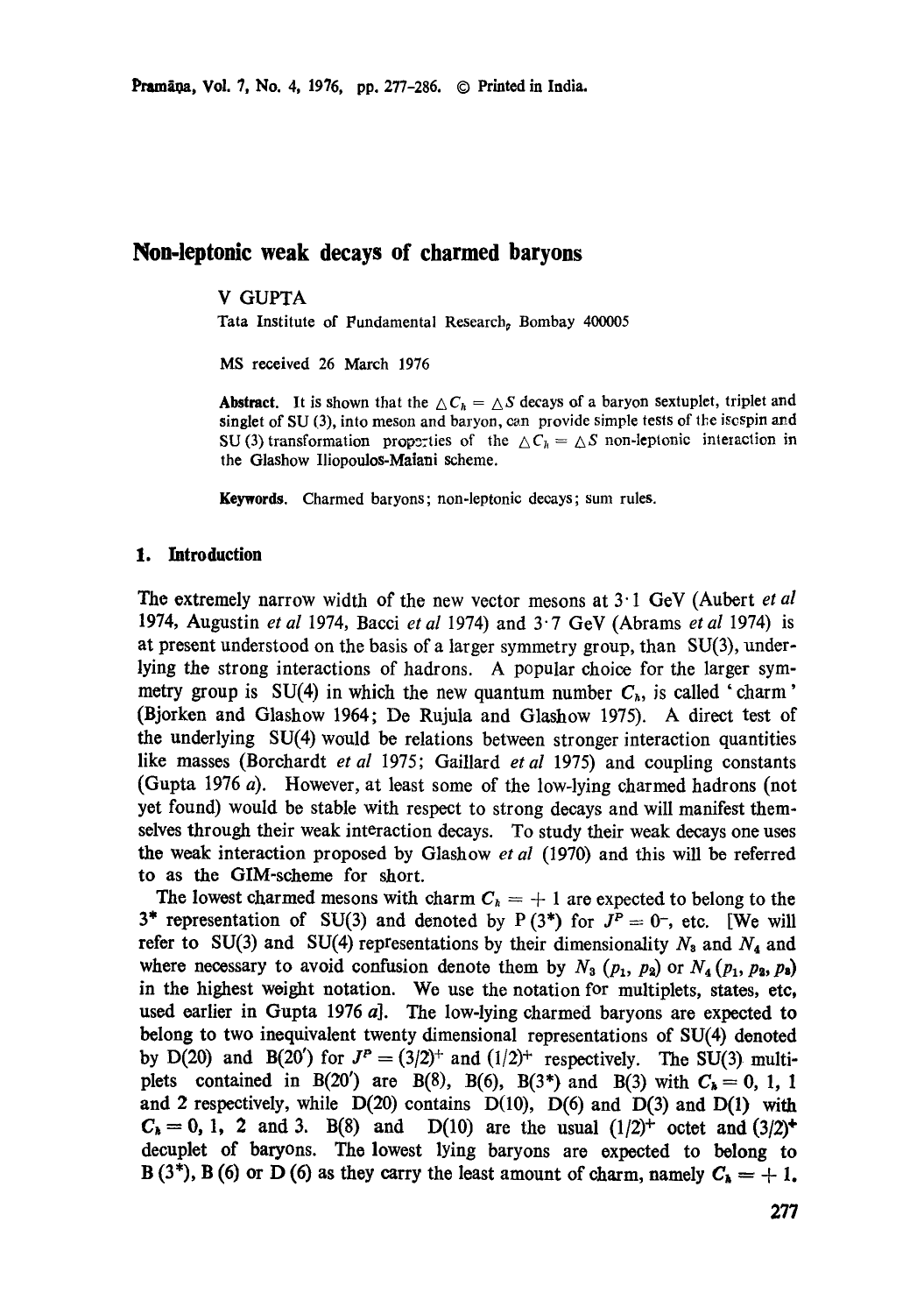However, it is not clear which of these would be stable with respect to strong interactions and electromagnetic decays. In fact, at present, in the absence of a mass scale (or the discovery of charmed hadrons) it is a moot point as to which of the charmed baryon SU(3) multiplets  $(D(N_3)$  or  $B(N_3)$ ) will decay only by weak interactions.

The non-leptonic weak decays of  $B(3^*)$  and  $P(3^*)$ , using the GIM-scheme, have already been discussed (Altarelli *et al* 1975 a and 1975 b; Gupta 1976 b; Kingsley *et al* 1975; Einhorn and Quigg 1975) and one finds simple relations, between decay amplitudes satisfying  $\Delta C_{h} = \Delta S$  rule (S = strangeness), which can provide a test of the GIM-scheme. However, the relations for  $B(3^*)$  decays may become useless because depending on the mass breaking interaction the lowest lying baryons may belong to  $B(6)$  or  $D(6)$  (Note the higher of the two will decay predominantly into the other electromagnetically). Further depending on spacing between the various SU(3) multiplets and the mass of  $C_h = \pm 1$  mesons the lower one of  $B(3)$  or  $D(3)$  and even  $D(1)$  may be stable with respect to both strong and electromagnetic interactions and have only weak decays. Consequently in this note we discuss the following  $\triangle C_{h} = \triangle S$  decays.

$$
B(6) \rightarrow B(8) + P(9) \tag{1}
$$

$$
B(3) \rightarrow B(8) + P(3^*)
$$
\n
$$
(2 a)
$$

$$
\rightarrow B(3^*) + P(9) \tag{2 b}
$$

$$
\rightarrow B(6) + P(9) \tag{2 c}
$$

as well as D (1) decays at the isospin and SU(3) level and show that they can provide simple tests of the isospin and SU(3) properties of the full  $\Delta C_{h} = \Delta S$  weak interaction in the GIM-scheme. Since our analysis is at the  $SU(3)$  level it covers all the possible  $\triangle C_h = \triangle S$  decays involving D(6), D(3), B(3) and B(6) and a meson  $(0, 1, 1)$ , etc.) nonet with obvious appropriate replacements. The analysis presented here together with earlier work (Altarelli *et al* 1976 ; Gupta 1976 b ; Kingsley *et al.*  1975; Einhorn and Quigg 1975) will complete the discussion of the  $\Delta C_{h} = \Delta S$ decays of all the low lying charmed baryons one may expect to find in the future.

In section 2 we briefly discuss mass relations and the ordering of the various baryon  $SU(3)$  multiplets in broken  $SU(4)$  and  $SU(3)$  symmetry and substantiate the above remarks about the various possibilities. In section 3 the non-leptonic  $\wedge C_{\alpha} = \wedge S$  weak interaction in the GIM-scheme together with its transformation properties is presented. In section 4 the relations for the decays of B(6) given in (1) are given, while in section 5 we give the results for the decays of B(3) listed above. The decays of  $D(1)$  are briefly remarked upon in section 5 d. A summary together with concluding remarks are given in the last section.

### **2. Comment on ordering of baryon masses in broken SU(4) and SU(3)**

In discussing mass relations one assumes that the SU(4) symmetry breaking interaction transforms like the fifteenth component of a SU(4) 15-plet *(i.e., like*  $T_4^4$ in tensor notation) plus the eighth compouent of  $SU(4)$  15-plet *(i.e., like T<sub>3</sub><sup>3</sup>)* which is also the eighth component of the SU (3) octet in the 15-plet. The  $T_3^3$  term gives the usual breaking of SU(3). For a meaningful discussion it is necessary to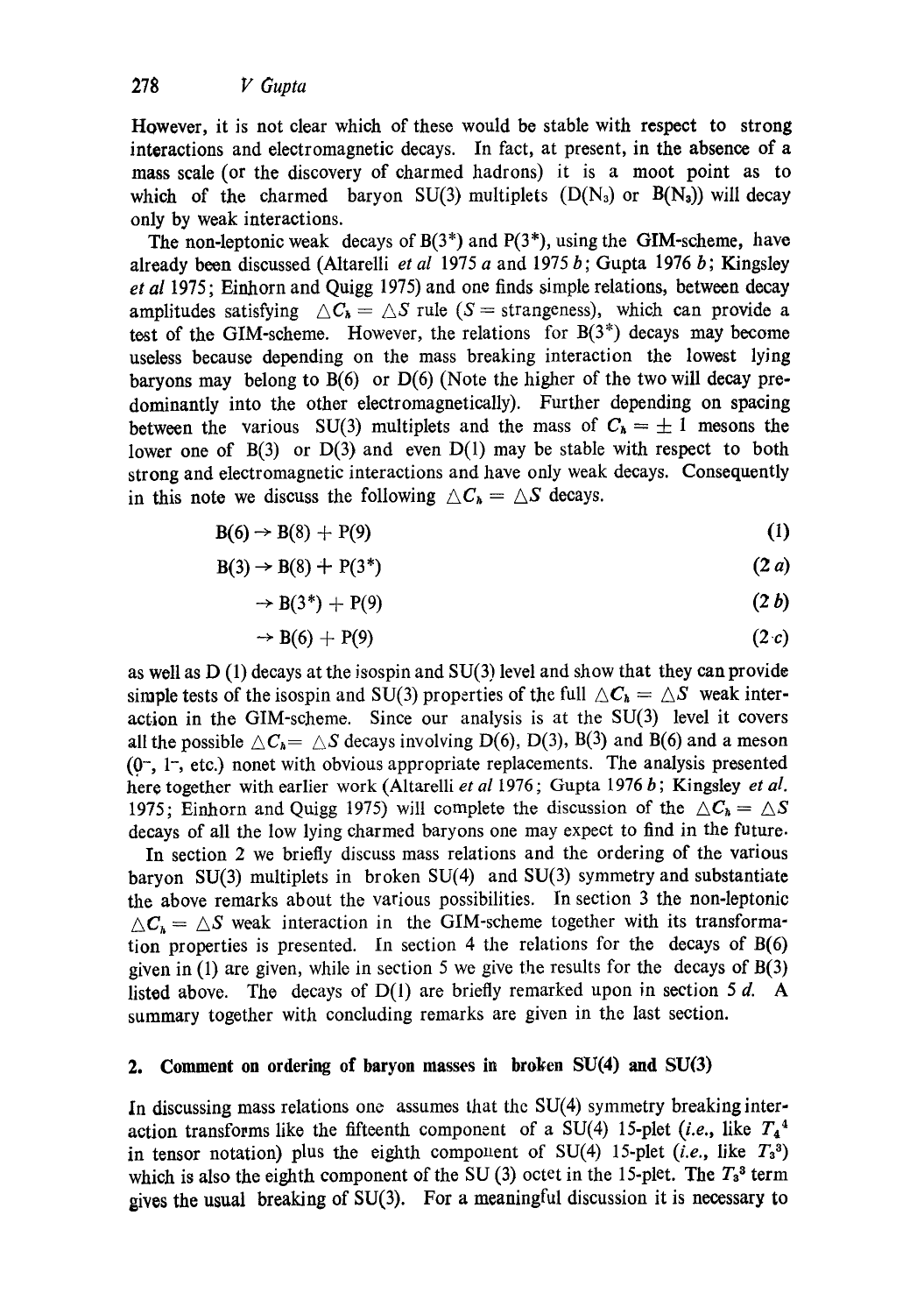define the SU(3) and SU(4) breaking parameters  $a_3$ ,  $b_3$ ,  $c_3$  and  $a_4$ ,  $b_4$  and  $c_4$  in terms of which the masses of the various isospin multiplets in B(20') and D(20) are given. These are defined by the mass terms

$$
m^{D} = m_{0}{}^{D} \bar{D}^{ijk} D_{ijk} + c_{3} \bar{D}^{ik3} D_{ik3} + c_{4} \bar{D}^{ik4} D_{ik4}, \qquad (3)
$$

and

$$
m^{B} = m_{0}{}^{B} \, \bar{B}^{ijk} B_{ijk} + a_{3} \, \bar{B}^{ik3} B_{ik3} + b_{3} \, \bar{B}^{ijk} B_{i3k} + a_{4} \, \bar{B}^{ik4} B_{ik4} + b_{4} \, \bar{B}^{ikk} B_{i4k}, \tag{4}
$$

for the B(20') and D(20) which are described by the tensors  $B_{\bullet ik}$  and  $D_{ijk}$  respectively (Gupta 1976 a). In this definition  $m_0^D = m_N^* = 1.232$  GeV and  $m_0^D = m_N$  $= 0.94$  GeV and do not represent the average masses of the D(20) and B(20'). This definition of the parameters  $a_{3}$ , etc. is convenient for discussing the ordering cf the masses as most of the parameters turn out to be positive. From the known masses one has  $c_3 = 0.45$  GeV,  $a_3 = 0.19$  GeV and  $b_3 = 0.23$  GeV.

Our discussion will be based on first order breaking and linear mass formula for the baryons and we also neglect the small mixing between  $B(3^*)$  and  $B(6)$ due to SU(3) breaking (Borchardt *et al* 1975, Gaillard *et al* 1975). Denote the masses of the SU(3) multiplet  $B(N_3)$  and  $D(N_3)$  by  $m^2(N_3)$  and  $m^2(N_3)$  respectively. Since one has to have  $m^D(6) > m^D(10)$  so that  $c_4 > 0$  and one has the unique ordering

$$
m^D(1) > m^D(3) > m^D(6) \tag{5}
$$

for D(20) in which mass increases with charm. In case of B(20') since  $m^B(3^*)$  $> m<sup>B</sup>(8)$  one has  $b<sub>4</sub> > 0$  however  $a<sub>4</sub>$  could be negative but its magnitude is limited by 4  $|a_4| < b_4$  because one expects  $m^B(6) > m^B(8)$ . This gives the unique ordering.

$$
m^{B}(3) > m^{B}(3^{*}) > m^{B}(6).
$$

For  $a_4 > 0$  three cases arise depending on the relative magnitudes of  $a_4$  and  $b_4$ . One finds the unique orderings.

$$
m^{B}(6) \geq m^{B}(3) > m^{B}(3^{*}), \quad \text{if} \quad a_{4} \geq 2b_{4}; \tag{6 a}
$$

$$
m^{\mathcal{B}}(3) > m^{\mathcal{B}}(6) > m^{\mathcal{B}}(3^*), \quad \text{if} \quad a_4 < 2b_4, \ b_4 < 2a_4; \tag{6 b}
$$

$$
m^{B}(3) > m^{B}(3^{*}) \geq m^{B}(6), \quad \text{if} \quad b_{4} \geq 2a_{4}.
$$
 (6 c)

In the literature (Borchardt *et al* 1975 ; Gaillard *et al* 1975) a further assumption is made that the two terms transforming like  $T_3^3$  and  $T_4^4$  in the symmetry breaking interaction belong to the same representation. This would imply  $a_4/a_3 = b_4/b_3 = y^B$ . Though  $c_4/c_3 = y^D$  need not be equal to  $y^B$ , in general, it is further assumed that  $y^B = y^D = y$ ; so that knowledge of the only one parameter fixes all the masses in  $B(20')$  and  $D(20)$ . Since one expects SU(4) to be much more badly broken than  $SU(3)$  one expects y to be much larger unity. Note since  $b_3 \simeq 1 \cdot 2 a_3$  therefore for any y the ordering of the masses of the SU(3) multiplets is given by eq.  $(6 b)$ . With a linear mass formula we find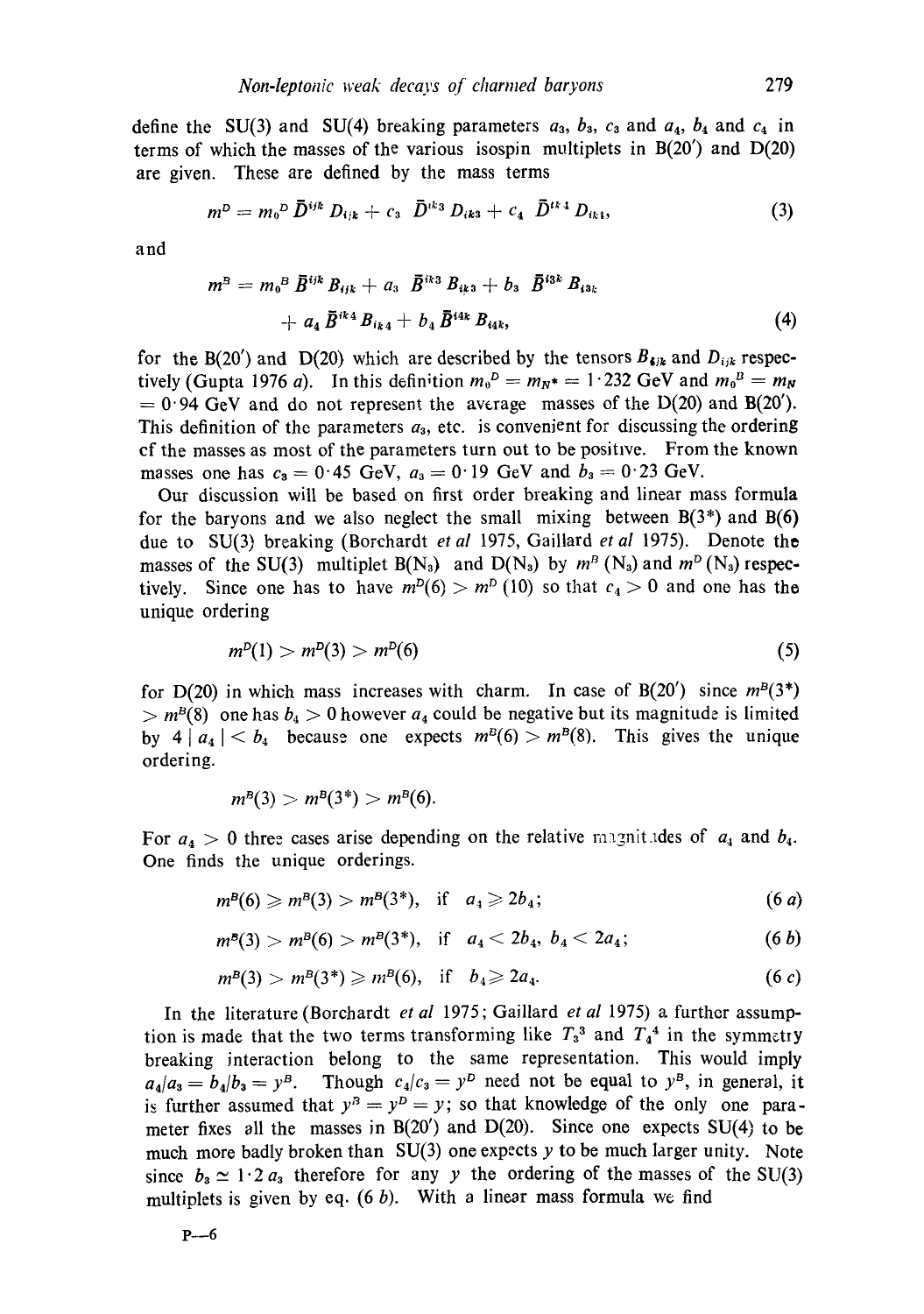280 *V Gupta* 

$$
m^{p}(1) > m^{p}(3) > m^{p}(3) > m^{p}(6) \geq m^{p}(6) > m^{p}(3^{*}), \ 3 \cdot 4 \leq y < 11 \cdot 8
$$
\n(7 a)

and

$$
m^{D}(1) > m^{B}(3) > m^{D}(3) > m^{B}(6) > m^{B}(3^{*}) \geq m^{D}(6), y \geq 11 \cdot 8. \qquad (7 \; b)
$$

Using the P(3<sup>\*</sup>) masses ( $\sim$  2.17 and 2.22 GeV) predicted by Borchardt *et al* (1975) one finds that for  $3.4 \le y \le 13$  D(3) and for  $11.8 \le y \le 13$  D(6) would be stable with respect to strong and electromagnetic decays. It is very interesting to note that in the above range  $3.4 \le y \le 13$  even D(1) with  $C_h = 3$  (analogue in SU(4) of the  $\Omega$ - in SU(3)) turns out to be stable with respect to decay by strong interactions\*. To illustrate these remarks the predicted masses for the isospin multiplets  $D(N_3, I)$ , etc. in  $D(20)$  and B (20') for  $y = 10$  and 12 are. given in table 1.

To sum up, it is clear that even in the above cne parameter model for masses and more so with more parameters  $(a_4, b_4, \text{ etc.})$ , there is a case for studying the weak decays of a charmed baryon sextuplet, triplet and singlet of SU(3), in addition to those of  $B(3^*)$  which have already been considered.

#### 3. The non-leptonic  $\Delta C_h = \Delta S$  interaction

The hadronic weak current in the  $\text{GIM-sc'}$  is the sum of the function  $\text{GIM}(\text{suppressing})$ is given by

$$
J_{h} = \cos \theta J_{2}^{1} + \sin \theta J_{3}^{1} + \cos \theta J_{3}^{4} - \sin \theta J_{2}^{4}, \qquad (8)
$$

Table 1. Predicted masses (in GeV) of charmed brryen isospin, I, multiplets, in the one parameter model, in the B(20') and D(20). The masses of  $D(N_2, I)$  and  $B(N_3, I)$  are denoted by  $m^D(N_3, I)$  and  $m^B(N_3, I)$  respectively.

| $\mathcal{Y}$            | 10   | 12           | $\mathcal{Y}$ | 10                  | 12                   |  |
|--------------------------|------|--------------|---------------|---------------------|----------------------|--|
| $m^{B}(6, 1)$            | 3.44 | 3.94         | $m^{D}(6, 1)$ | 2.73                | 3.03                 |  |
| $m^{B}(6, \frac{1}{2})$  | 3.63 | $4 \cdot 13$ | $m^{D}(6, 4)$ | 2.88                | 3.18                 |  |
| $m^{B}(6, 0)$            | 3.82 | 4.32         | $m^{D}(6, 0)$ | 3.03                | 3.33                 |  |
| $m^{B}(3^*,\frac{1}{2})$ | 2.89 | 3.24         | $m^{D}(3, 3)$ | 4.23                | 4.83                 |  |
| $m^{B}(3^*, 0)$          | 2.69 | 3.04         | $m^{D}(3, 0)$ | 4.38                | 4.98                 |  |
| $m^{B}(3, \frac{1}{2})$  | 4.80 | 5.56         | $m^D(1, 0)$   | 5.73                | 6.63                 |  |
| $m^{B}(3, 0)$            | 5.05 | 5.81         |               | $\bullet$ $\bullet$ | $\ddot{\phantom{0}}$ |  |

<sup>\*</sup> Note with a larger  $y = 20$ , the value determined for the vector mesons, (Borchardt *et al* 1975) and a linear mass formula *all* the charmed baryons in B(20') and D(20) will decay by strolg interactions, in which case the coupling constant sum rules for (DBP)-couplings (Gupta 1976 c) would provide a rich testing ground of the underlying SU(4) symmet, y. In such a case only the members of the P(3\*) will decay by weak interactions and provide a test of *Hcs.*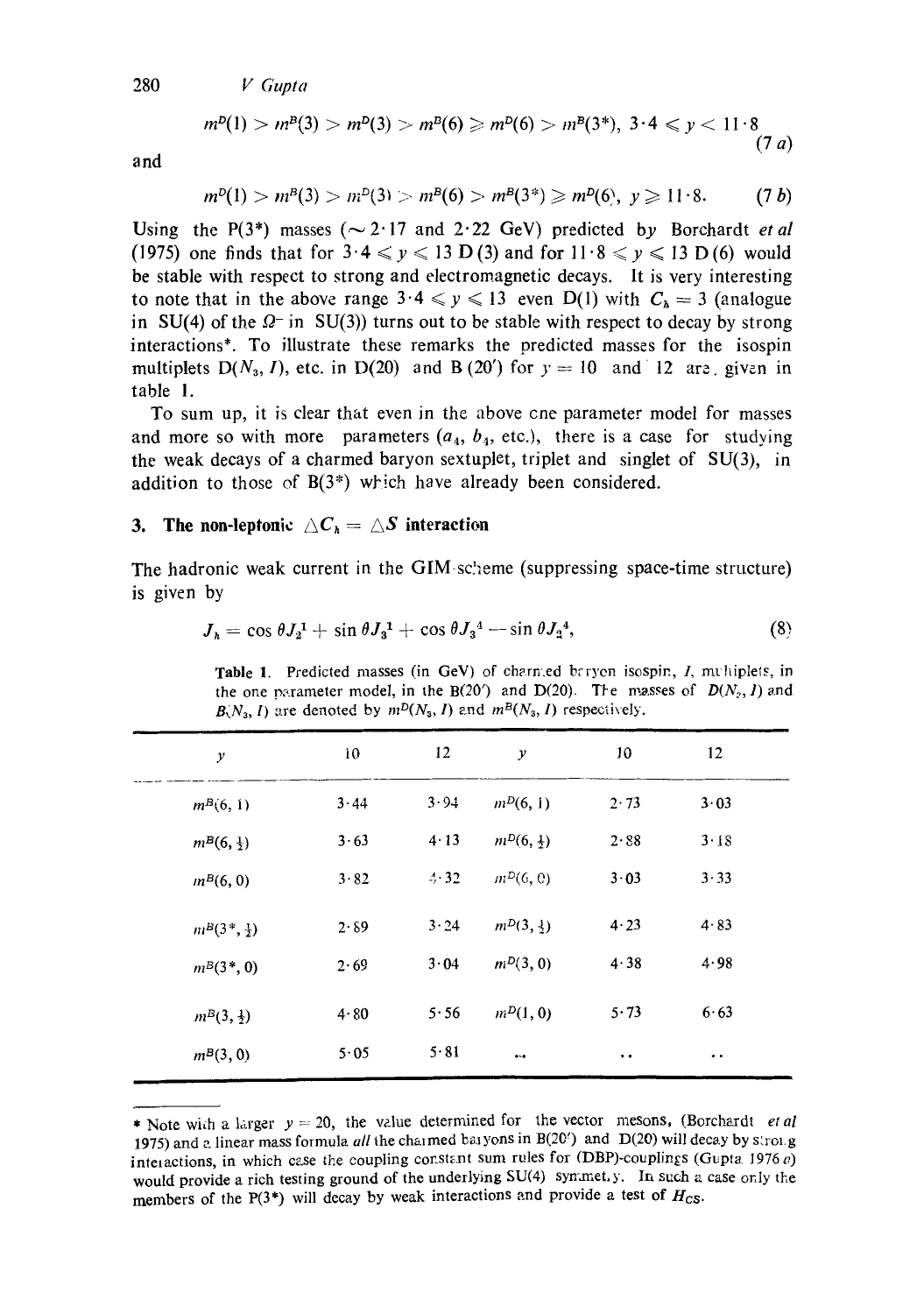where  $\theta$  is the Cabibbo angle and the indices indicate the transformation properties under SU(4), etc.  $J<sub>h</sub>$  belongs to the fifteen dimensional representation of SU(4).  $J_2^1$  and  $J_3^1$  are the usual  $\triangle S = 0$  and  $\triangle S = 1$  terms with  $\triangle C_h = 0$ . The terms  $J_3$ <sup>4</sup> and  $J_2$ <sup>4</sup> satisfy the selection rules  $\triangle C_h = \triangle S = 1$  and  $\triangle C_h = 1$ ,  $\triangle S = 0$ respectively, where  $S$  is strangeness. The non-leptonic interaction is given by the anti-commutator  $\{J_h, J_h^{\dagger}\}\$  so that the leading charm changing term (since  $\theta$  is small) is

$$
H_{\rm CS} = \cos^2 \theta \, \{J_2^1, J_4^3\} + \text{h.c.} \tag{9}
$$

and satisfies the  $\Delta C_h = \Delta S = \pm 1$  rule. Further,  $H_{cs}$  satisfies a pure  $|\Delta I|$  $= 1$  isospin selection rule. To see its SU(3) and SU(4) transformation properties, we write

$$
H_{\text{CS}} = H_- + H_+, \tag{10}
$$

$$
H_{\pm} = \frac{1}{2} \cos^2 \theta \left[ \{J_2^1, J_4^3\} \pm \{J_2^3, J_4^1\} \right] + \text{h.c.}
$$
 (11)

Clearly both  $H_+$  and  $H_-$  satisfy a pure  $|\Delta I| = 1$  rule. It is easy to see that (i) H\_transforms as  $(6 + 6^*)$  under SU(3) and as the self-conjugate twenty dimensional representation  $(0, 2, 0)$ , denoted by 20", under SU(4); (ii)  $H_+$  transforms as  $(15 + 15^*)$  under SU(3) and belongs to the 84 dimensional epresentations (2, 0, 2) of SU (4). The fifteen dimensional representation of SU(3) which enters in  $H_+$  is (2,1) and its conjugate (1, 2) and will be denoted by simply 15 and 15\*.

The SU(4) symmetry of the leading terms at short distances (Gaillard and Lee 1974; Altarelli and Maiani 1974) suggests that the SU(4) representation 20" (*i.e., H<sub>-</sub>*) is enhanced relative to the  $84$  *i.e., H<sub>+</sub>.* The consequences of 20"-dominance have already been considered for the  $\triangle C_h = \triangle S$  decays of B(3\*)  $\rightarrow$  B(8)  $+ P(8)$  and P (3<sup>\*</sup>)  $\rightarrow$  P(8) + P(8) (Gaillard *et al* 1975; Altarelli *et al* 1975 a and 1975b). In particular Altarelli *etal* 1975a find that 20"'-aommance' in the SU(4) limit, gives an extra relation for the S-wave decays of the hyperons, namely  $S(g^-) = 2S(\Lambda^0)$ , which is violated by about 50%, which is not too bad. Further it has been shown that the use of the full  $H_{cs}$  at the isospin and SU(3) level only gives simple relations for the  $B(3^*)$  and  $P(3^*)$  decays which would provide tests of the presence of both the pieces  $H_-$  and  $H_+$  in  $H_{cs}$  (Gupta 1976 b). Consequently we consider the  $\triangle C_h = \triangle S$  decays of B(6) and B(3) and D(1) due to  $H_{-s}$  only at the isospin and SU(3) level and present amplitude relations which arise from

- (i) The  $| \wedge I | = 1$  selection rule obeyed by the full  $H_{cor}$
- (ii) The hypothesis that  $H_-\$  is enhanced relative to  $H_+\$  at the SU(3) level *i.e.,*  $H_{cs}$  transforms as  $(6 + 6^*)$  at the SU(3) level. This follows from  $20^{\circ}$ -dominance but is weaker than that since one does not use SU(4), which would have, for example, related the  $B(6)$  and  $B(3)$  decay amplitudes and which is not the case for the  $H$ -enhancement hypothesis at the SU(3) level.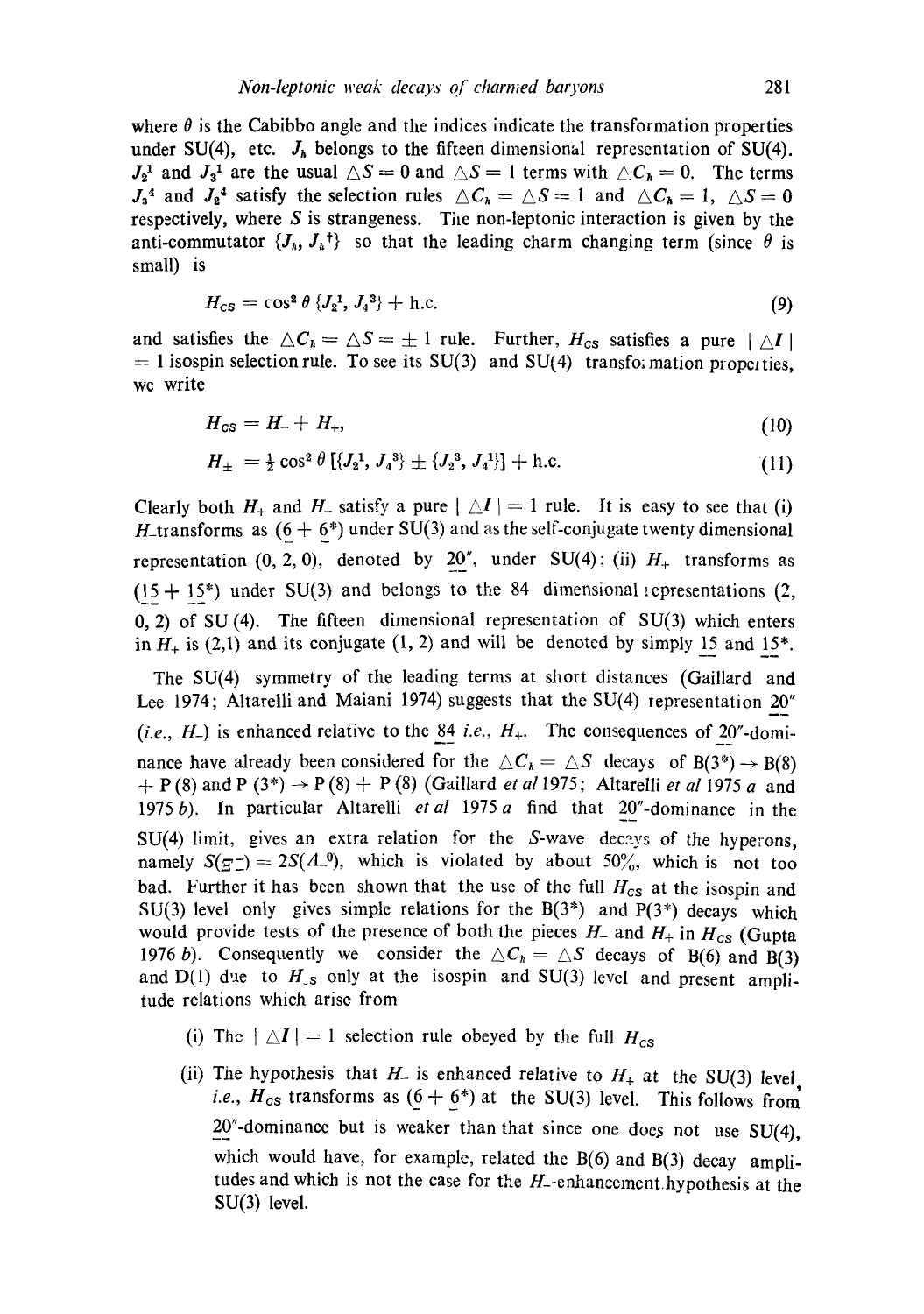(iii) The full  $H_{cs}$  at the SU(3) level. In this case unlike for the  $H_{-}$ -enhancement hypothesis in (ii), owing to the large number of parameters at the SU(3) level, most of the relations between decay amplitudes are not simple. Consequently we give only relations involving at most 4 or 5 decay amplitudes since they would be easier to check experimentally.

An advantage of the relations obtained from  $H_{\text{cs}}$  at the isosopin and SU(3) level is that they are valid for both the parity violating and the parity conserving amplitudes.

## **4.** B(6)  $\rightarrow$  B(8) + P(9) decays

For the charmed baryons we will use the notation  $B^2(N_3, I)$  where  $N_3$  denotes its SU(3) representation, *I* its isospin and its charge  $Q$  will indicate its  $I_3$ -value. The 30 decay amplitudes  $B_1, \ldots, B_{30}$  which satisfy  $\triangle C_h = \triangle S$  are defined in table 2. The physical states in the SU(3) nonet P(9) are given by (mixing angle  $\theta_P$ )

$$
\eta = \sin \theta_P P_1 - \cos \theta_P P_8, \tag{12 a}
$$

$$
\eta' = \cos \theta_P P_1 + \sin \theta_P P_8, \tag{12 b}
$$

where  $P_1$  is a pure SU(3) singlet which mixes with  $P_8$  the eighth component of

**Table 2.** The 30  $\Delta C_h = \Delta S$  decay amplitudes for B(6)  $\rightarrow$  B(8) + P(9). The eight primed amplitudes  $B_6$ , etc. are also defined as the amplitude relations are more compactly given in terms of them.

| $B_1 = A(B^{++} (6, 1) \rightarrow \pi^+ \Sigma^+)$                  | $B_{20} = A(B^0(6, \frac{1}{2}) \rightarrow K^- \Sigma^+)$             |
|----------------------------------------------------------------------|------------------------------------------------------------------------|
| $B_2 = A(B^+(6, 1) \rightarrow \overline{K}{}^{\overline{0}} p)$     | $B_{21} = A(B^0(6, \frac{1}{2}) \rightarrow \pi^+ \, \bar{S}^-)$       |
| $B_3 = A(B^+(6, 1) \rightarrow K^+ \, \mathcal{Z}^0)$                | $B_{22} = A(B^0(6, \frac{1}{2}) \rightarrow \widetilde{K}^0 \Sigma^0)$ |
| $B_4 = A(B^+(6, 1) \rightarrow \pi^+ \Sigma^{\circ})$                | $B_{23} = A(B^0(6, \frac{1}{2}) \rightarrow \tilde{K}^0 \wedge)$       |
| $B_5 = A(B^+(6, 1) \rightarrow \pi^+ \wedge)$                        | $B_{2,1} = A(B^0(6,\frac{1}{2}) \rightarrow \pi^0 B^0)$                |
| $B_6 = A(B^+(6, 1) \to \eta \Sigma^+)$                               | $B_{25} = A(B^0(6, \frac{1}{2}) \rightarrow \eta \bar{Z}^0)$           |
| $B_7 = A(B^+(6, 1) \rightarrow \pi^0 \Sigma^+)$                      | $B_{26} = A(B^0(6, 0) \rightarrow \overline{K^0} \overline{S^0})$      |
| $B_{\rm s} = A(B^0(6, 1) \to \pi^0 \wedge)$                          | $B_{27} = A(B^+(6, 1) \rightarrow \eta' \Sigma^+)$                     |
| $B_9 = A(B^0(6, 1) \rightarrow \pi^0 \Sigma^0)$                      | $B_{28} = A(B^{0}(6, 1) \rightarrow \eta^{'} \wedge)$                  |
| $B_{10} = A(B^0(6, 1) \rightarrow \eta \wedge)$                      | $B_{29} = A(B^0(6, 1) \rightarrow \eta' \Sigma^0)$                     |
| $B_{11} = A(B^0(6, 1) \rightarrow \eta \Sigma^0)$                    | $B_{30} = A(B^0(6, 1) \rightarrow \eta' \,\bar{E}^0)$                  |
| $B_{12} = A(B^0(6, 1) \rightarrow \pi^- \Sigma^+)$                   | $B_6' = A(B^+(6, 1) \rightarrow P_8 \Sigma^+)$                         |
| $B_{13} = A(B^{3}(6, 1) \rightarrow \pi^{+} \Sigma^{-})$             | $B'_{10} = A(B^0(6, 1) \rightarrow P_8A)$                              |
| $B_{14} = A(B^{3}(6, 1) \rightarrow K^{0} \Sigma^{0})$               | $B'_{11} = A(B^0(6, 1) \rightarrow P_8 \Sigma^0)$                      |
| $B_{15} = A(B^0(6, 1) \rightarrow \tilde{K}^0 n)$                    | $B'_{25} = A(B^0(6, \frac{1}{2}) \rightarrow P_{\kappa} S^0)$          |
| $B_{16} = A(B^3(6, 1) \rightarrow K^+ \Xi^-)$                        | $B'_{27} = A(B^+(6, 1) \rightarrow P_1 \Sigma^+)$                      |
| $B_{17} = A(B^0(6, 1) \rightarrow K^- p^-)$                          | $B'_{28} = A(B^0(6, 1) \rightarrow P_1 \land)$                         |
| $B_{18} = A(B^+(6,\frac{1}{2}) \rightarrow \overline{K}^0 \Sigma^+)$ | $B'_{29} = A(B^0(6, 1) \rightarrow P, \Sigma^0)$                       |
| $B_{19} = A(B^+(6,\frac{1}{2}) \rightarrow \pi^+ \ \mathcal{Z}^0)$   | $B'_{30} = A(B^0(6, 1) \rightarrow P_1 \, \mathcal{E}^0)$              |
|                                                                      |                                                                        |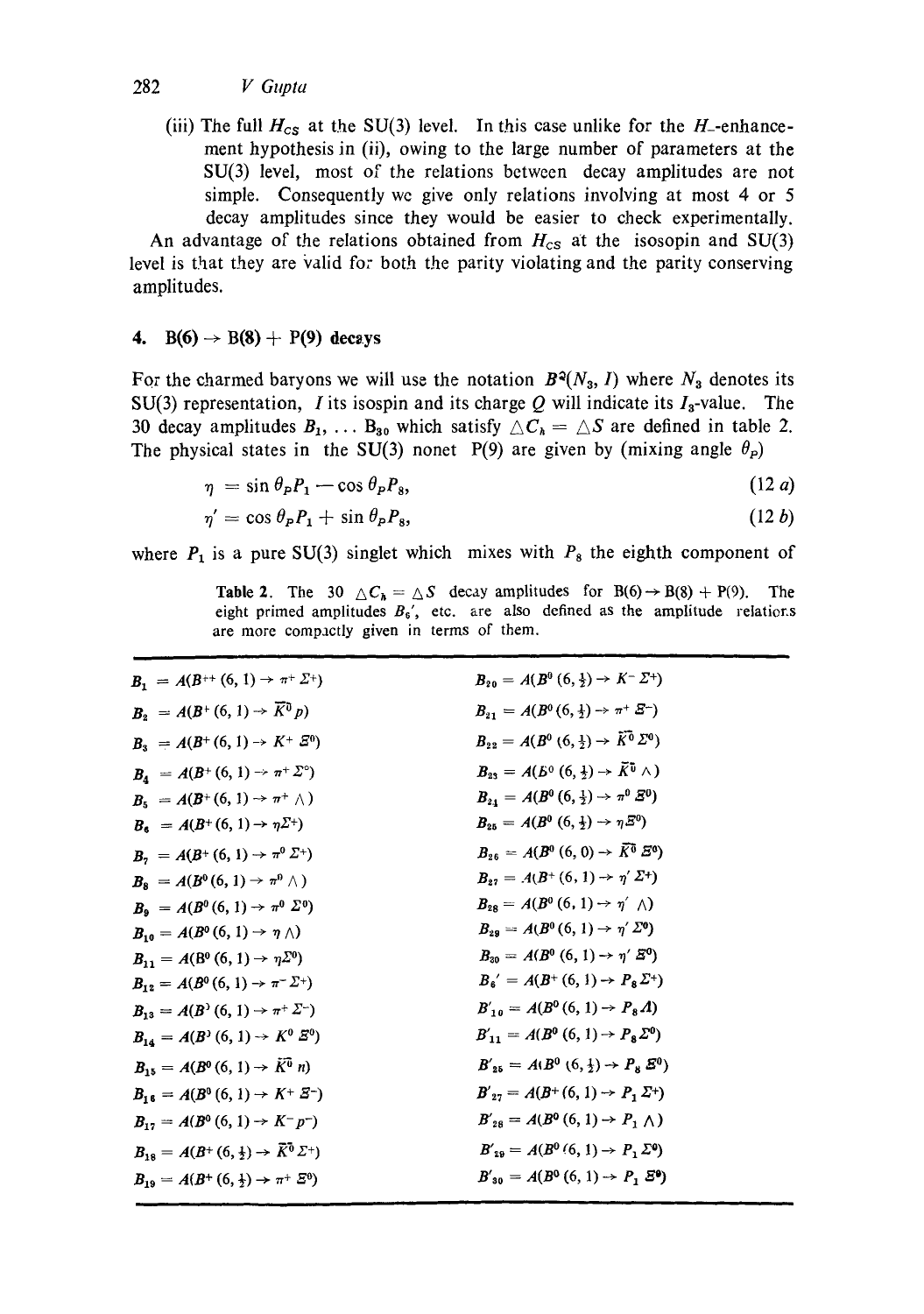the octet. It is convenient to define the eight primed amplitudes  $B_6$ , etc., also given in table 2, which can be expressed in terms of the corresponding unprimed ones using equations  $(12a)$  and  $(12b)$ .

The decay amplitudes  $B_i$  will depend on eight parameters (or unknown amplitudes) which can be counted by considering  $B(6) + H_{\pm} \rightarrow B(8) + P(9)$  and treating  $H_{\pm}$  as spurious. The  $6^*$  part of H<sub>-</sub> having  $C_h = -1$  contributes giving three amplitudes  $g_{27} = (27 \rightarrow 27 \text{ (BP)}), g_8(8 \rightarrow 8_S \text{(BP)})$  and  $\overline{g_A(8 \rightarrow 8_A \text{ (BP)})},$ where  $8_S(BP)$  means the symmetric and  $8_A(BP)$  the antisymmetric octet formed out of B(8) and P(8), etc. Similarly the 15 part of  $H_+$  only contributes and gives rise to five amplitudes namely,  $g'_{27} = (27 \rightarrow 27(BP))$ ,  $g'_{10} = (10 \rightarrow 10$ (BP)),  $g'_{10} = (10^* \rightarrow 10^* \text{ (BP)})$  and  $g'_{s,A} = (8 \rightarrow 8_{s,A} \text{ (BP)})$ . One obtains eight  $| \Delta I | = 1$  sum rules namely

$$
B_5 = B_8, B_6 = B_{11}; B_{27} = B_{29}; \t\t(12)
$$

$$
B_1 = B_4 + B_7 = 2B_9 + B_{12} + B_{13}; \qquad (13 a)
$$

$$
B_4 - B_7 = B_{12} - B_{13}; \t\t(13 b)
$$

$$
B_{18} = B_{20} + (\sqrt{2}) B_{22}, \tag{14a}
$$

$$
B_{19} = B_{21} + (\sqrt{2}) B_{24}; \tag{14 b}
$$

which are true for the full  $H_{\text{cs}}$ . On the  $H_{\text{-}}$ -enhancement hypothesis only  $g_{27}$ , *gs* and ga are non-zero and one obtains 19 SU(3) sum rules. These are

$$
-(\sqrt{2})B_2 = B_4 + (\sqrt{3})B_5; \tag{15 a}
$$

$$
-(\sqrt{2})B_3 = B_7 + (\sqrt{3})B_5, B_6' = B_5;
$$
 (15 b)

$$
B_{12} = -B_{14}, \ B_{13} = -B_{15}, \ B_{16} = B_{17}; \ \ (16 \ a)
$$

$$
\frac{1}{20}B_1 = -B_{16} = B_9 + (\sqrt{3})B_8 = B'_{10} + \frac{1}{\sqrt{3}}B_8 \qquad (16 b)
$$

$$
-(\sqrt{6}) B'_{25} = B_{19} - B_{21} + 2B_{20} \tag{17 a}
$$

$$
-(\sqrt{6}) B_{23} = B_{18} + 2B_{21} - B_{20} \tag{17 b}
$$

$$
B_{18} = B_{19}, B_3 = B_{20}, B_2 = B_{21}, B_1 = B_{26} = -(\sqrt{2}) B_{18}
$$
 (18)

$$
B'_{27} = -(\sqrt{3}) B'_{28} = -B'_{30} = (\sqrt{2}) B_8 - 2 (\sqrt{6}) B_{16} . \qquad (19)
$$

For the full  $H_{cs}$  though there are 14 SU(3) sum rules only two are relatively simple, namely

$$
-(B_1 + B_{26}) = 2(B_{18} + B_{19}) = 20(B_{16} + B_{17}).
$$
\n(20)

These can provide a test of the specific SU(3) transformation property of the ful  $H_{\text{cs}}$ .

### $5.$  B(3) and D(1) decays

There are three types of decays of B(3), at the SU(3) level, as given in  $(2 a)$ ,  $(2 b)$ and  $(2 c)$ . The 24 decay amplitudes,  $C_i$ , for the various decays are defined in table 3. In addition the four primed amplitudes  $C_{10}$ , etc., are also defined in table 3 for convenience. We give the sum rules for the three types of decays under their subheads. The decays of  $D(1)$  are given in section 5 d.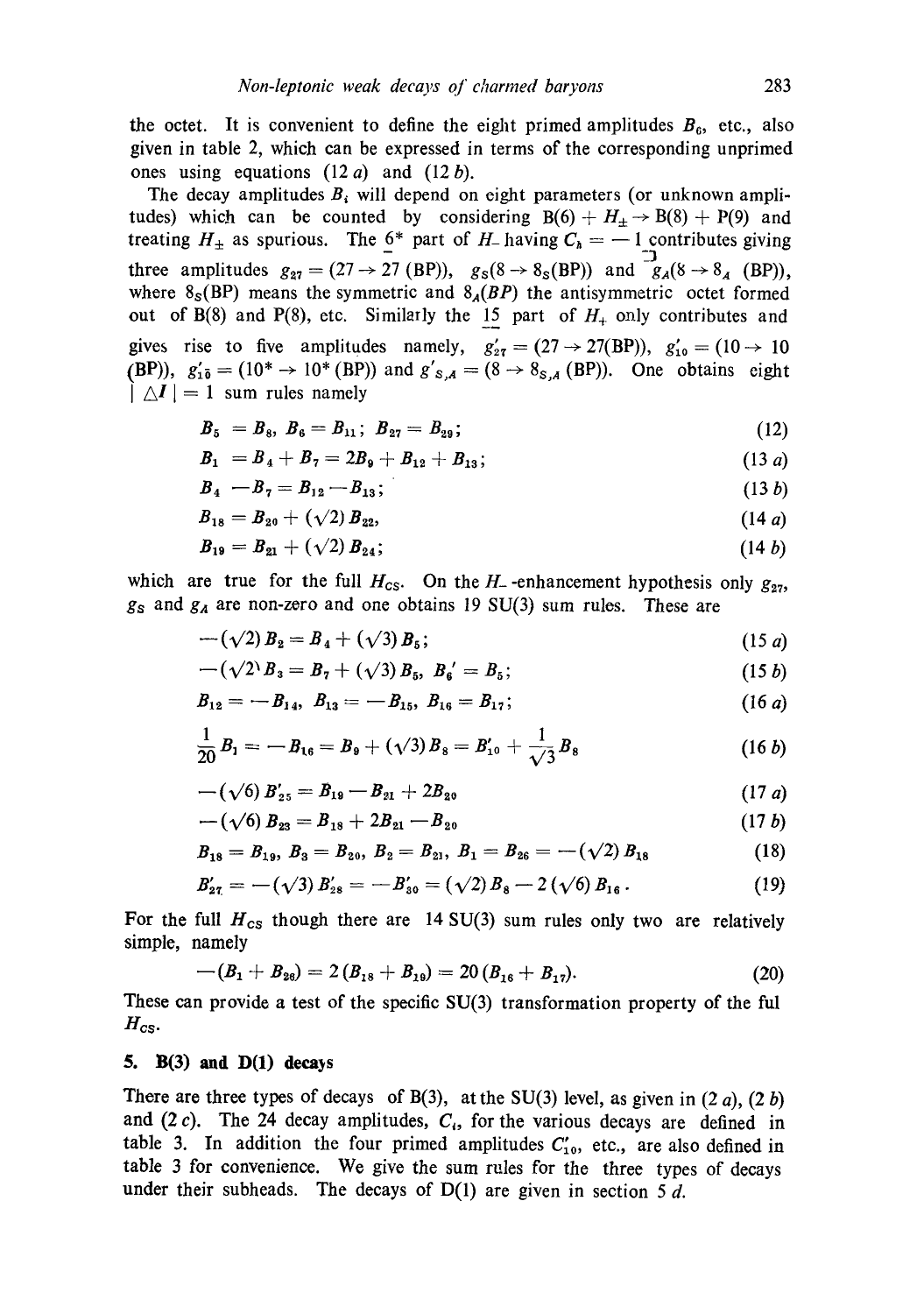| $B(3) \rightarrow B(8) + P(3^*)$                                                    | $B(3) \rightarrow B(6) + P(9)$                                                  |
|-------------------------------------------------------------------------------------|---------------------------------------------------------------------------------|
| $C_1 = A(B^{++} (3, \frac{1}{2}) \rightarrow D^{+} \Sigma^{+})$                     | $C_{14} = A(B^{++} (3, \frac{1}{2}) \rightarrow B^{++} (6, 1) \overline{K^0})$  |
| $C_2 = A(B^+(3, \frac{1}{2}) \rightarrow D^0 \Sigma^+)$                             | $C_{15} = A(B^{++} (3, \frac{1}{2}) \rightarrow B^{+}(6, \frac{1}{2}) \pi^{+})$ |
| $C_3 = A(B^+(3, \frac{1}{2}) \rightarrow D^+ \Sigma^0)$                             | $C_{16} = A(B^+(3, \frac{1}{2}) \rightarrow B^{++}(6, 1)K^-)$                   |
| $C_4 = A(B^+(3, \frac{1}{2}) \rightarrow D^+ A)$                                    | $C_{17} = A(B^+(3, \frac{1}{2}) \rightarrow B^+(6, 1) \overline{\mathbf{A}^0}$  |
| $C_5 = A(B^+(3, \frac{1}{2}) \rightarrow F^+ \quad \tilde{E}^0)$                    | $C_{18} = A(B^+(3, \frac{1}{2}) \rightarrow B^0(6, \frac{1}{2})\pi^+)$          |
| $C_6 = A(B^+(3,0) \rightarrow D^+ \bar{B}^0)$                                       | $C_{19} = A(B^+(3, \frac{1}{2}) \rightarrow B^+(6, \frac{1}{2})\pi^0)$          |
| $B(3) \rightarrow B(3^*) + P(9)$                                                    | $C_{20} = A(B^+(3, \frac{1}{2}) \rightarrow B^+(6, \frac{1}{2})\eta)$           |
| $C_7 = A (B^{++} (3, 4) \rightarrow B^{+} (3, 4) \pi^{+})$                          | $C_{21} = A(B^+(3, \frac{1}{2}) \rightarrow B^0(6, 0)K^+)$                      |
| $C_{\mathbf{a}} = A (B^+(3, \frac{1}{2}) \rightarrow B^0 (3^*, \frac{1}{2}) \pi^+)$ | $C_{22} = A(B^+(3,0) \rightarrow B^+(6, \frac{1}{2})\overline{K^0})$            |
| $C_9 = A (B^+(3, \frac{1}{2}) \rightarrow B^+(3^*, \frac{1}{2}) \pi^0)$             | $C_{23} = A(B^+(3,0) \rightarrow B^0(6,0)\pi^+)$                                |
| $C_{10} = A (B^+(3, \frac{1}{2}) \rightarrow B^+(3^*, \frac{1}{2}) \eta)$           | $C_{24} = A(B^+(3, \frac{1}{2}) \rightarrow B^+(6, \frac{1}{2})\eta')$          |
| $C_{11} = A (B^+(3, \frac{1}{2}) \rightarrow B^+(3^*, 0) \bar{K}^0)$                | $C'_{10} = A(B^+(3, \frac{1}{2}) \rightarrow B^+(6, \frac{1}{2})P_8)$           |
| $C_{12} = A (B^+(3,0) \rightarrow B^+(3^*,\frac{1}{2}) \bar{K}^0)$                  | $C'_{24} = A(B^+(3, \frac{1}{2}) \rightarrow B^+(6, \frac{1}{2})P_1)$           |
| $C_3 = A (B^+(3, \frac{1}{2}) \rightarrow B^+(3^*, \frac{1}{2}) \eta')$             |                                                                                 |
| $C_{10} = A (B^+(3, \frac{1}{2}) \rightarrow B^+(3^*, \frac{1}{2}) P_8)$            |                                                                                 |
| $C'_{13} = A (B^+(3, \frac{1}{2}) \rightarrow B^+(3^*, \frac{1}{2}) P_1)$           |                                                                                 |

**Table 3.** The B(3) decay amplitudes satisfying  $\Delta C_k = \Delta S$  selection rule

#### 5 a. B(3)  $\rightarrow$  B(3<sup>\*</sup>) + P(9) *decays*

The seven decay amplitudes  $C_7$  to  $C_{13}$  are given in terms of four parameters, two of which arise from the  $6^*$  part of H<sub>-</sub> and two from the 15 part of  $H_+$ . There is only one  $|\Delta I| = 1$  sum rule

$$
C_7 = C_8 + (\sqrt{2}) C_9. \tag{21}
$$

With the  $H_$ -enhancement hypothesis one expects four SU(3) sum rules:

$$
C_7 = -C_{12}, C_8 = C_{11}, C_9 = -(\sqrt{3}) C'_{10}
$$
 (22)

$$
C_8 = \frac{1}{4} C_7 + (\sqrt{3}) C'_{13}.
$$
 (23)

For the full  $H_{\text{cs}}$  one expects two SU(3) sum rules, however each involves six amplitudes and consequently we omit them as they would be hard to verify.

### 5 b. B(3)  $\rightarrow$  B(8) + P(3<sup>\*</sup>) *decays*

In this case there are only six decay amplitudes  $C_1$  to  $C_6$  as the baryons do not form a nonet unlike the mesons. The sum rules in this can be obtained from (21) and (22) by replacing  $C_7$ ,  $C_8$ ,  $C_{12}$  by  $C_1$ ,  $C_2$  ...  $C_6$ . There is no sum rule corresponding to (23) as there is no amplitude corresponding to  $C'_{13}$  in this case. Again these decays do not provide a simple amplitude relation to test the SU(3) transformation properties of the full *Hcs.* 

# 5 c. B(3)  $\rightarrow$  B(6) + P(9) *decays*

The 11 decay amplitudes  $C_{14}$  to  $C_{21}$  in this case are given in terms of five parameters at the SU(3) level. Two of these come from the  $6*$  part of  $H<sub>-</sub>$  and three from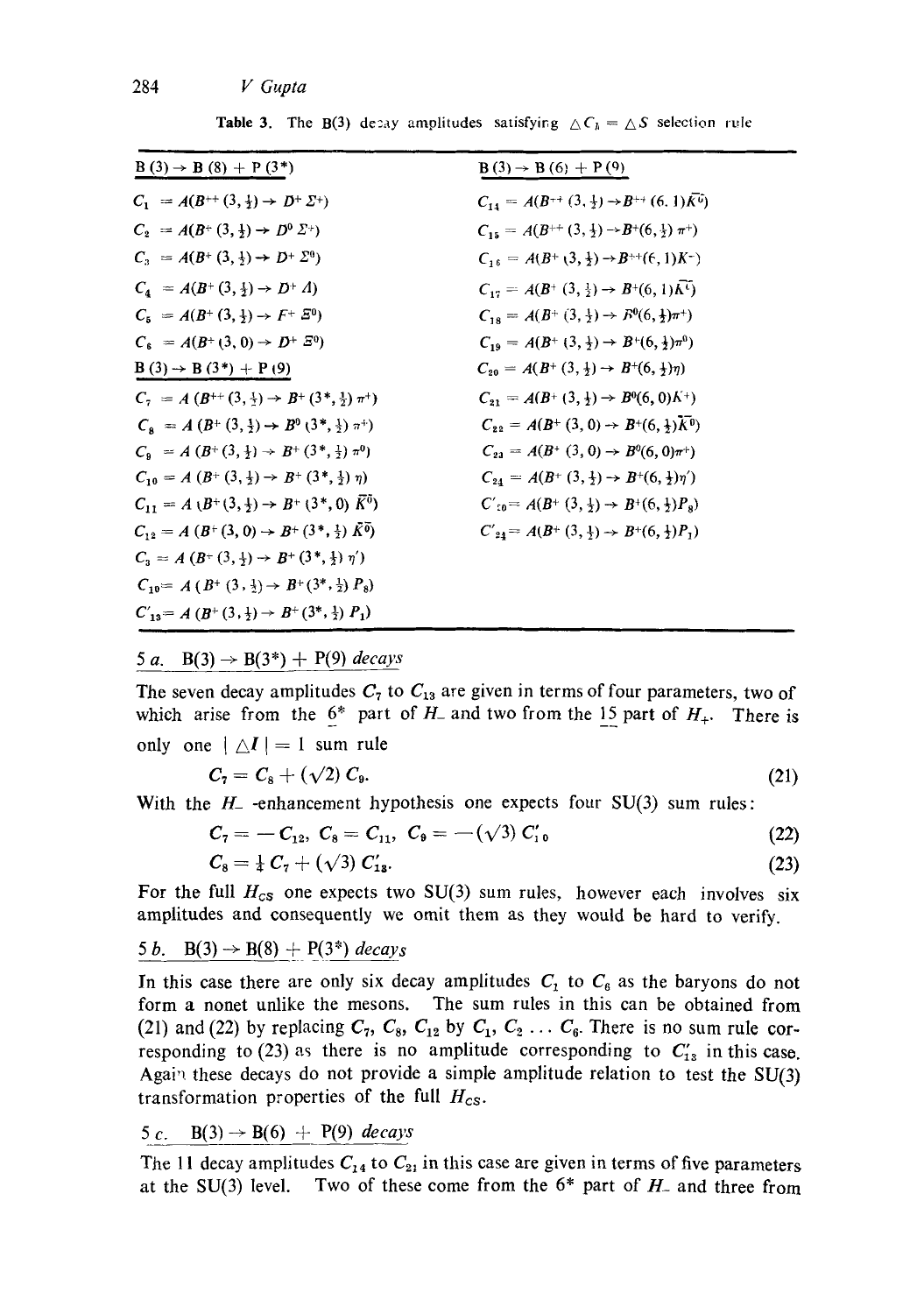the 15 part of  $H_+$ . One obtains two  $|\Delta I|=1$  sum rules, namely

$$
C_{14} = C_{16} + (\sqrt{2}) C_{17} \tag{24 a}
$$

$$
C_{15} = C_{18} + (\sqrt{2}) C_{19}.
$$
 (24 b)

As tests of the  $H$ -enhancement hypothesis one obtains the following seven  $SU(3)$ sum rules **:** 

$$
C_{16} = C_{21} = 2C_{19} = (2/\sqrt{3}) C_{20}, C'_{24} = 0 \qquad (25 a)
$$

$$
C_{14} = C_{23}, C_{15} = C_{22}, C_{17} = C_{18}, \qquad (25\ b)
$$

Note  $C'_{24}$  is no longer zero for the full  $H_{cs}$ . For the full  $H_{cs}$  the only simpl. checkable relation which emerges, out of four SU(3) sum rules, is

$$
C_{16} + C_{21} = C_{19} + (\sqrt{3}) C'_{20}.
$$
 (26)

Thus the decays of baryon triplet can p'ovide a test of the SU(3) transformation properties of the full  $H_{cs}$ .

#### 5 d. D(I) *decays*

It was noted in section 2 that the triply charmed, doubly charged,  $I = 0$ ,  $S = 0e$ SU(3) singlet state  $D^{++}(1, 0)$  or D(1) may turn out to have only weak decays, Its  $\triangle C_{h} = \triangle S$  decay amplitudes are

$$
D_1 = A(D^{++} (1, 0) \rightarrow B^{++} (3, \frac{1}{2}) \overline{K}^0), D_2 = A(D^{++} (1, 0) \rightarrow B^{+} (3, 0) \pi^+)
$$
  
(27 a)  

$$
D_3 = A(D^{++} (1, 0) \rightarrow B^{+} (3^*, \frac{1}{2}) D^+), D_4 = A(D^{++} (1, 0) \rightarrow B^{+} (6, \frac{1}{2}) D^+).
$$
  
(27 b)

Note our remarks can be applied to decays with  $B(3)$  and  $B(6)$  replaced by  $D(3)$ and  $D(6)$ , if ene getically allowed. The only interesting relations in this case are obtained for  $H<sub>-</sub>$  dominance hypothesis and these are

$$
D_1 = D_2; D_4 = 0. \t\t(28)
$$

#### **6. Summmy and concluding remarks**

On the basis of first order breaking of SU (4) and a linear mass formula, with one parameter, we have argued that one may expect stable (except for weak interaction decays) charmed  $(1/2)^+$  and  $(3/2)^+$  baryons belonging to the representations 1, 3\*, 3 and 6 of SU(3). Since these would decay only by weak interactions, we have studied their non-leptonic decays which satisfy the  $\Delta C_h = \Delta S$  rule since these are the dominant non-leptonic decays in the GIM-scheme. In particular we have analysed the  $\triangle C_{h} = \triangle S$  decays of a baryon, 3, 6 and 1 into baryon and meson, from the point of view of providing tests of the isospin and SU(3) transformation properties of the  $\triangle C_k = \triangle S$  interaction,  $H_{cs}$ , in the GIM-scheme. We have shown that a number of simple relations can be obtained which, in future can provide tests of the full  $H_{cs}$ . As pointed earlier, our analysis is at the SU(2) and SU(3) level and as such is valid for the type of decays shown in (1) and (2)